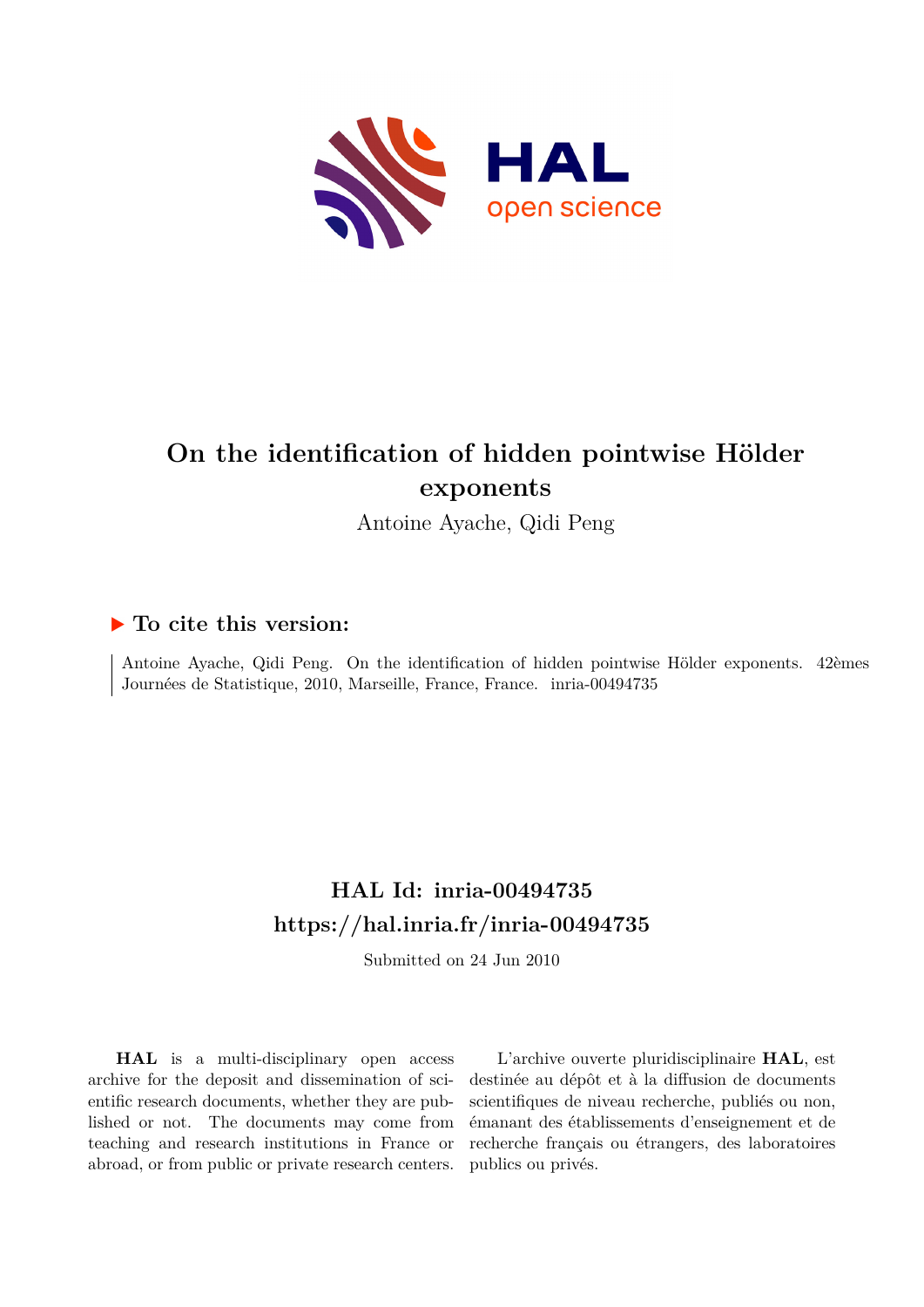## ON THE IDENTIFICATION OF HIDDEN POINTWISE HÖLDER **EXPONENTS**

Antoine Ayache, Qidi Peng

U.M.R. CNRS  $8524$ , Laboratory Paul Painlevé, University Lille 1, Villeneuve d'Ascq 59655 E-mail: Antoine.Ayache@math.univ-lille1.fr, Qidi.Peng@math.univ-lille1.fr

#### Un court résumé en français

Mots clés: Processus, Statistique mathématique.

L'exposant de Hölder ponctuel (EHP) d'un processus stochastique  $X$  permet de mesurer la régularité locale de X. Nombre d'auteurs se sont déjà intéressés au problème de l'estimation de cet exposant à partir de l'observation d'une trajectoire discrétisée de X (voir par exemple  $\left[1, 4, 5, 9\right]$ ). Cependant, il ne semble pas toujours réaliste de supposer qu'une telle observation est directement accessible mais seulement une version corrompue de celle-ci. Est-il alors possible d'effectuer l'estimation ?

A notre connaissance, cette question a été assez peu étudiée dans la littérature et les articles qui l'abordent se placent dans un cadre qui est essentiellement celui de processus Gaussiens à accoissements stationnaires  $[8, 11]$ ; l'EHP a alors une structure relativement simple puisqu'il reste contant au cours du temps. L'objectif de notre exposé est d'etudier cette question dans un cadre nouveau, celui du mouvement Brownien multifractionnaire; l'EHP de ce processus a généralement une structure assez complexe parce qu'il varie d'un instant à l'autre (voir par  $[3, 10, 2]$ ).

#### A long summary in English

Let  $X = \{X(t)\}_{t\in[0,1]}$  be a stochastic process with continuous and nowhere differentiable trajectories, the pointwise Hölder exponent (PHE) of  $X$ , is the stochastic process denoted by  $\alpha_X = {\alpha_X(t)}_{t \in [0,1]}$  and defined as

$$
\alpha_X(t) := \sup \Big\{ a : \limsup_{t+h \in [0,1], h \to 0} \frac{|X(t+h) - X(t)|}{|h|^a} = 0 \Big\}.
$$
 (0.1)

It measures the local smoothness of X: the larger is  $\alpha_X(t)$  the more regular is the process X in a neighborhood of the point t. Since several years, a number of authors have been interested in the statistical problem of the estimation of  $\alpha_X(t)$  starting from the observation of a discretized trajectory of the process X (see for example  $[1, 4, 5, 9]$ ). However, it does not always seem to be realistic to assume that such an observation is available but only a corrupted version of it and a natural question one can address is that whether it is still possible to estimate  $\alpha_X(t)$ . To our knowledge, only a few number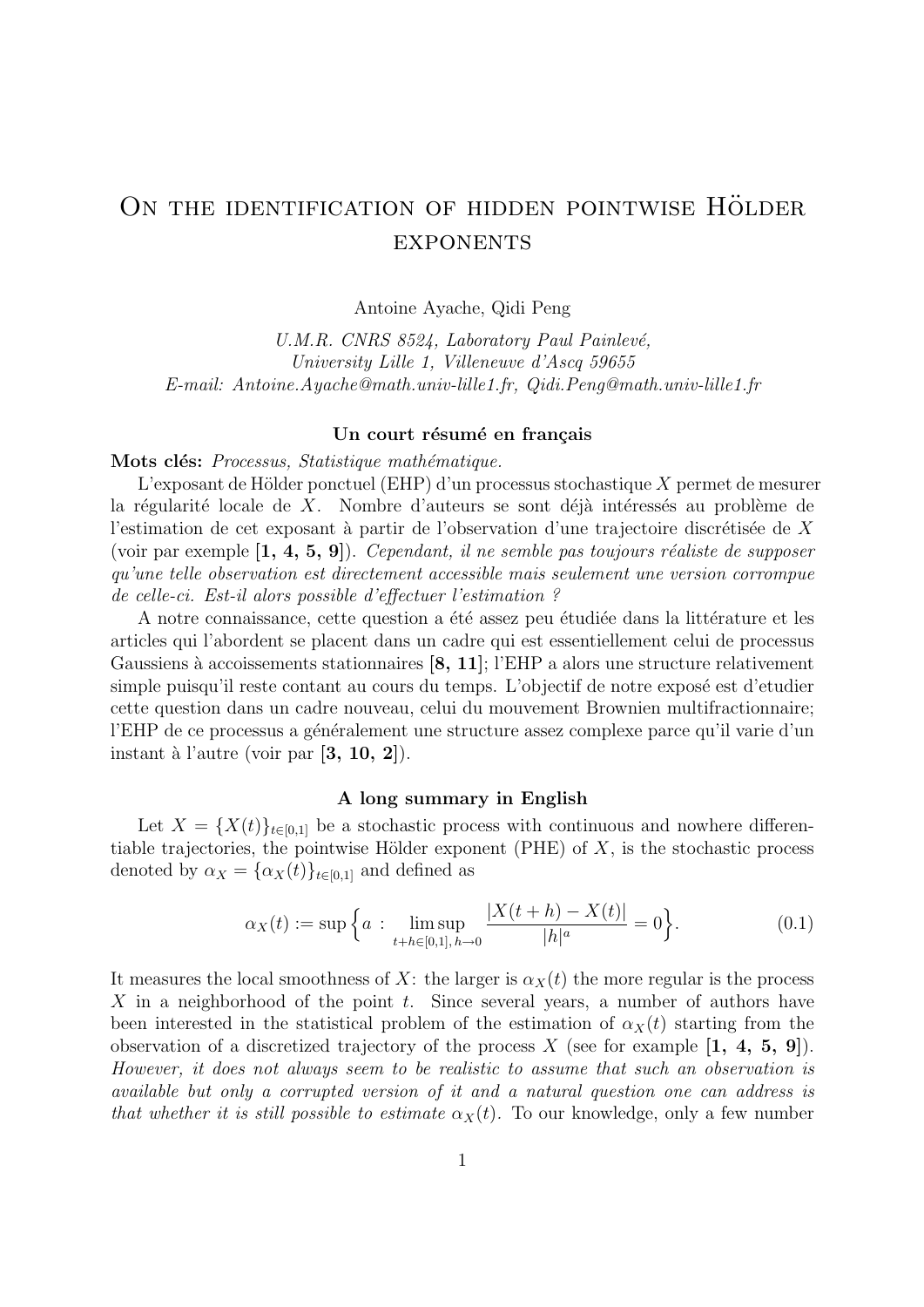of articles in the literature deal with this problem and it has been studied only in a setting which basically remains to be that of Gaussian stationary increments processes; typically when the hidden process  $X$  is a fractional Brownian motion (fBm for short)  $[8, 11]$ ; in such a setting the hidden PHE of X has a rather simple structure since it can not evolve with time. Recall that the fBm of Hurst parameter  $H \in (0,1)$  is usually denoted by  $B_H = \{B_H(t)\}_{t\in[0,1]}$  and can be defined as the stochastic integral (harmonizable representation):

$$
B_H(t) := \int_{\mathbb{R}} \frac{(e^{it\xi} - 1)}{|\xi|^{H + 1/2}} \, \mathrm{d}\hat{W}(\xi),\tag{0.2}
$$

where  $d\hat{W}$  is a complex-valued Weiner measure, with adapted real and imaginary parts such that the integral in (0.2) be real-valued.

- When  $H = 1/2$ , fBm reduces to Brownian motion (Bm).
- Even though fBm constitutes a quite natural extension of Bm, there is a considerable difference between these two processes when  $H \neq 1/2$ ; fBm is non Markovian and its increments even display long-range dependence if  $H > 1/2$ .
- $\{\alpha_{B_H}(t)\}_{t\in[0,1]}$  the PHE of the fBm  $\{B_H(t)\}_{t\in[0,1]}$  can not change with time (see the graph below), since it satisfies almost surely (a.s.) for all  $t \in [0,1]$

$$
\alpha_{B_H}(t) = H. \tag{0.3}
$$

The goal of our talk is to study the statistical problem of the estimation of a hidden PHE in a new setting where this exponent has a rather complex structure since it is allowed to evolve with time. More precisely we assume that the corresponding hidden process  $X$  is a multifractional Brownian motion (mBm). Recall that mBm can be obtained by replacing in the harmonizable representation of fBm (see  $(0.2)$ ) the constant Hurst parameter H by a functional parameter  $H(t)$  depending on the time variable t. Therefore, mBm can be represented as:

$$
X(t) := \int_{\mathbb{R}} \frac{(e^{it\xi} - 1)}{|\xi|^{H(t) + 1/2}} \, \mathrm{d}\hat{W}(\xi). \tag{0.4}
$$

Throughout this talk we suppose that  $H(\cdot)$  is a two times continuously differentiable function taking it values in  $[H_*, H^*] \subset (1/2, 1)$ , where  $H_* := \min_{t \in [0,1]} H(t)$  and  $H^* :=$  $\max_{t\in[0,1]} H(t)$  are assumed to be known.

- mBm reduces to fBm when the function  $H(\cdot)$  is constant.
- mBm is more flexible than fBm since its local Hölder regularity can change from one point to another (see the graph below). More precisely it has been shown in [3, **10, 2** that a.s. for all  $t \in [0, 1]$

$$
\alpha_X(t) = H(t). \tag{0.5}
$$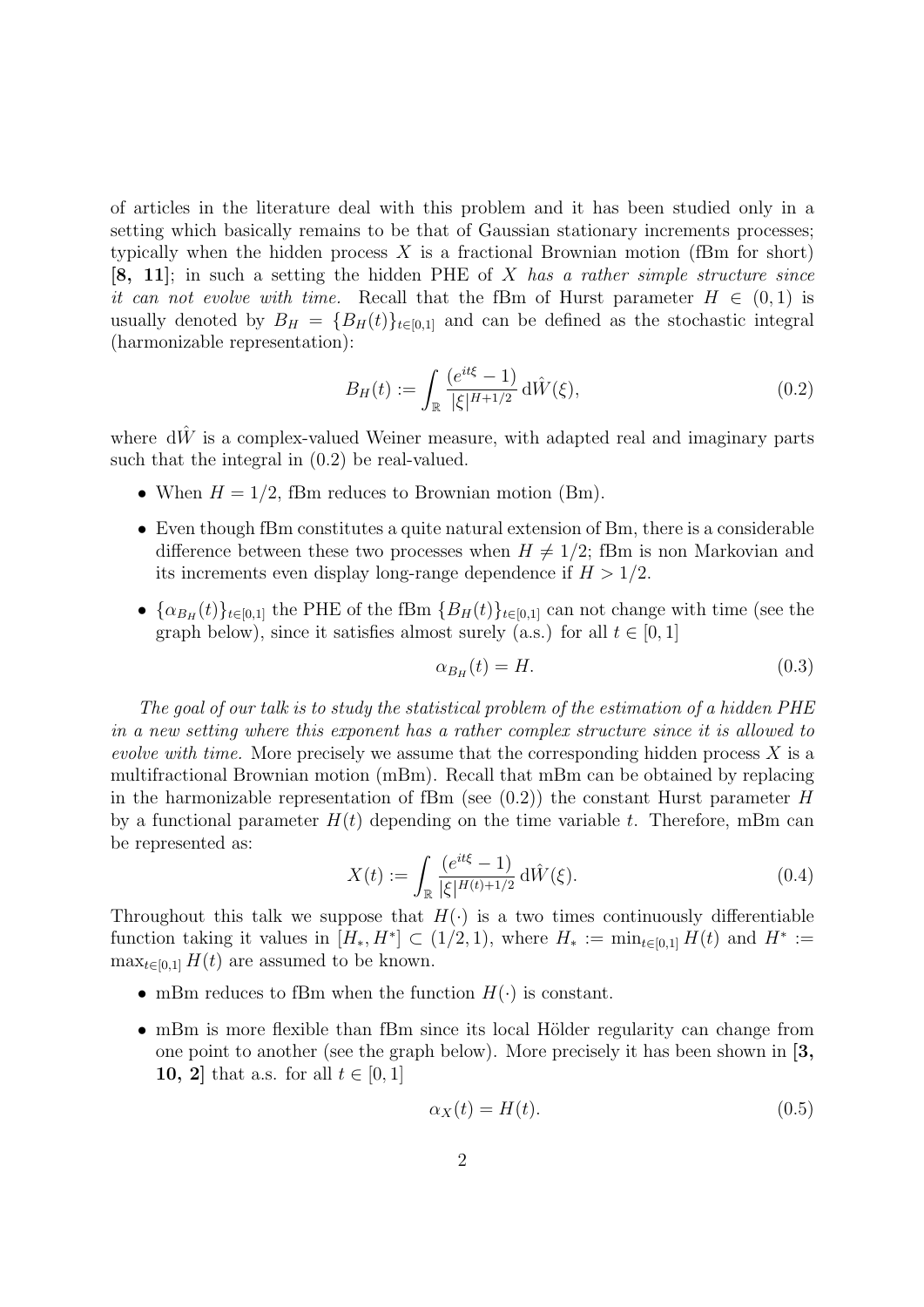

Also we assume that we observe the high frequency discrete data  $Z(j/(2n))$ ,  $j =$  $0, \ldots, 2n$ ; the non Gaussian process  $Z = \{Z(t)\}_{t \in [0,1]}$  is the "corrupted version" of the mBm  $X$ , it is defined as

$$
Z(t) := z_0 + \int_0^t \Phi(X(s)) \, dW(s), \tag{0.6}
$$

where:

- $z_0$  is a deterministic real number.
- $\{W(s)\}_{s\in[0,1]}$  is a standard Brownian motion.
- Φ is a unknown deterministic function defined on the real line which vanishes. We assume that Φ vanishes only on a Lebesgue negligible set. We also assume that the function f, defined for every  $x \in \mathbb{R}$ , as

$$
f(x) := (\Phi(x))^2, \tag{0.7}
$$

is two times continuously differentiable and has a at most a slow increase at infinity as well as its two derivatives i.e. there exist two constants  $c > 0$  and  $L > 0$  such that we have for each  $x \in \mathbb{R}$ ,

$$
\sum_{l=0}^{2} |f^{(l)}(x)| \le c(1+|x|^L). \tag{0.8}
$$

•  ${X(s)}_{s\in[0,1]}$  is the hidden mBm which is supposed to be independent of the Bm  $\{W(s)\}_{s\in[0,1]}.$ 

It is worth noticing that there is a considerable loss of information when we observe Z instead of X, in fact contrarily to X the PHE of Z is at each point a.s. equal to  $1/2$  (see the graph below).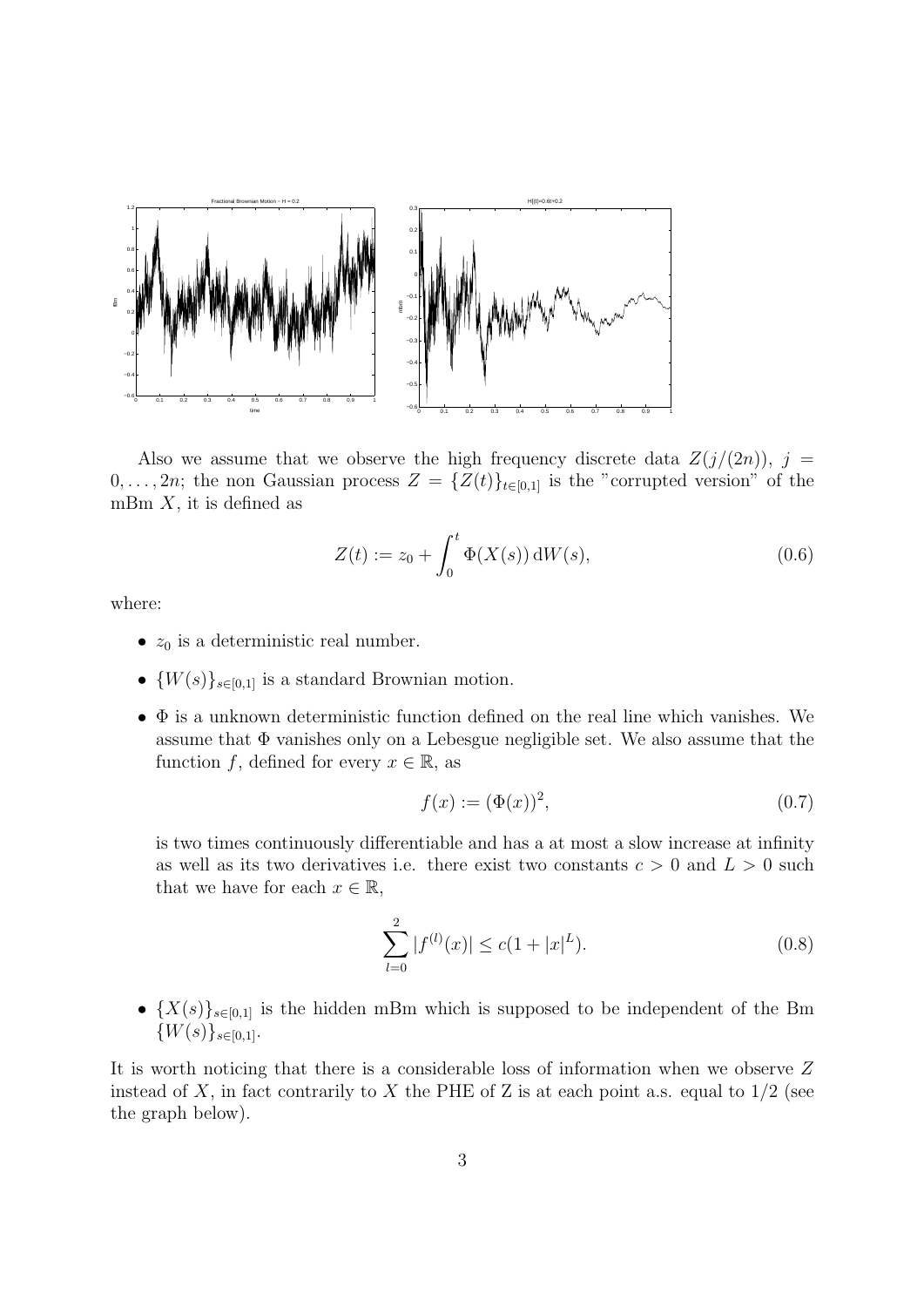

Yet we will show that in spite of this considerable loss of information it is still possible, starting from the observation of a discretized trajectory of Z, to estimate the PHE of X at each point.

Also it is worth noticing that models of the type (0.6) can be viewed as stochastic volatility models where  $Z(t)$  is the logarithm of the price of an underlying asset at time t. Such models have been already considered by Gloter and Hoffmann [7] in the case where X is fBm and by Rosenbaum [10] in a more general case where X can nicely be expressed in terms of a Gaussian stationary increment process. Let us mention in passing that in [7], Gloter and Hoffmann were not interested in the problem of the estimation of PHE (which they suppose to be known) but in that of a parametric estimation of the hidden volatility. In [10], Rosenbaum was interested in the same problem of us and he constructed a wavelet estimator of the hidden PHE which converges at the optimal rate in a minimax sense. We preferred to adopt a rather different estimation strategy in order to be able to obtain a Central Limit Theorem for our estimator.

Let us now state our main result, to this end first we need to introduce some notations.

• We denote by  $\beta \in (0,1)$  a fixed parameter and for all integer n large enough, we set  $N_n := [n^{\beta}]$  and  $m_n := [n/N_n]$ , [·] being the integer part function. We also set

$$
\widehat{Y}_{i,n} := N_n \sum_{k=0}^{j_{i+1}-j_i-1} \left( Z((j_i+k+1)/n) - Z((j_i+k)/n) \right)^2.
$$

where for all  $i = 0, \ldots, N_n$ ,  $j_i := [i n/N_n]$ . It is worth noticing that  $\widehat{Y}_{i,n}$  provides an estimation of the following average value of the hidden process  ${Y(s)}_{s\in[0,1]} :=$  $\{f(X(s))\}_{s\in[0,1]}:$ 

$$
\overline{Y}_{i,N_n} := N_n \int_{i/N_n}^{(i+1)/N_n} Y(s) \, ds;
$$

moreover, the smaller is the parameter  $\beta$  the more precise is the estimation.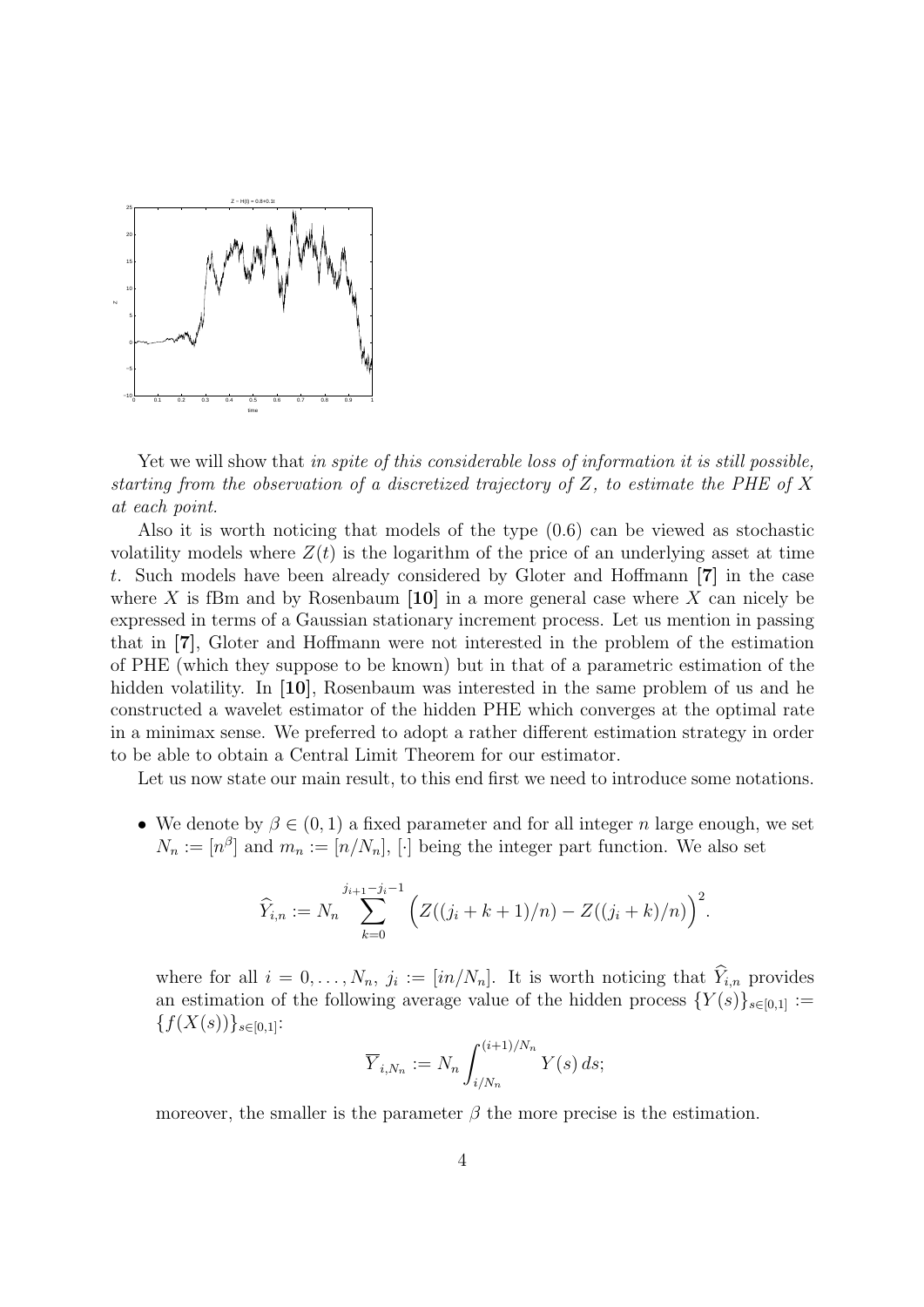• The generalized increments of the discrete process  $\{\hat{Y}_{i,n}\}_i$  are defined for all  $i \in$  $\{0, \ldots, N_n - p - 1\}$  as,

$$
\Delta_a \widehat{Y}_{i,n} := \sum_{k=0}^p a_k \widehat{Y}_{i+k,n},
$$

where  $a = (a_0, \ldots, a_p) \in \mathbb{R}^{p+1}$  is an arbitrary finite fixed sequence having  $M \geq 2$ vanishing moments i.e.:

$$
\sum_{k=0}^{p} k^{l} a_{k} = 0, \text{for all } l = 0, \dots, M - 1.
$$

and

$$
\sum_{k=0}^{p} k^M a_k \neq 0.
$$

• Let  $t_0 \in (0,1)$  be an arbitrary fixed point, We denote by  $\nu_{N_n}(t_0)$  the set of indices around  $t_0$ , defined as

$$
\nu_{N_n}(t_0) = \left\{ i \in \{0, \ldots, N_n - p - 1\} : |i/N_n - t_0| \le N_n^{-\gamma} \right\},\
$$

where  $\gamma \in (0,1)$  is a fixed parameter which allows to control the size of  $\nu_{N_n}(t_0)$ .

• Finally, for any  $n$  big enough, we denote by  $V_n$  the localized generalized quadratic variation defined as  $\sqrt{2}$  $1/2$ 

$$
V_n = \left(\sum_{i \in \nu_{N_n}(t_0)} (\Delta_a \widehat{Y}_{i,n})^2\right)^{1/2}
$$

.

Our main result is the following theorem:

**Theorem 1** We observe  $Z(i/(2n))$ ,  $i = 0, \ldots, 2n$ . Let  $t_0 \in (0,1)$  be an arbitrary fixed point. We set

$$
\widehat{H}_{n,t_0} = \frac{1-\gamma}{2} + \frac{\log_2(V_n/V_{2n})}{\beta}.
$$

• When the parameter  $\beta$  satisfies the inequality  $\beta < 1/(4H^* + 2)$ , then

$$
\widehat{H}_{n,t_0} \xrightarrow[n \to +\infty]{a.s.} H(t_0).
$$

• When the parameters  $\beta$  and  $\gamma$  satisfy the inequalities  $\gamma > 1/(2H_*+1)$  and  $\beta <$  $1/(2H^* + 2 - \gamma)$ , then

$$
n^{\beta(1-\gamma)/2}(\widehat{H}_{n,t_0}-H(t_0))
$$

converges in distribution to a centred Gaussian variable.

Recall that  $H_* := \min_{t \in [0,1]} H(t)$  and  $H^* := \max_{t \in [0,1]} H(t)$ .